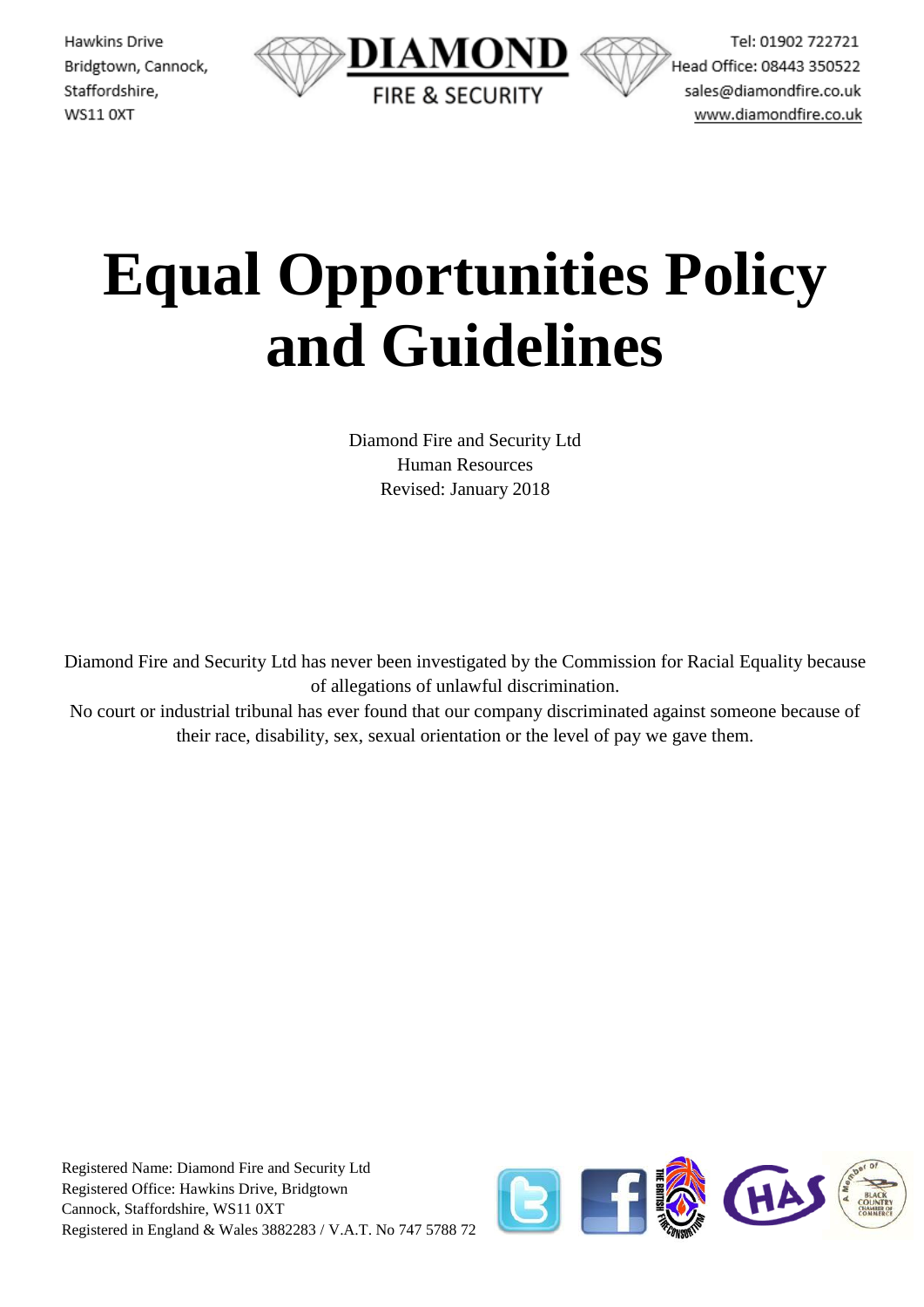

Tel: 01902 722721 Head Office: 08443 350522 sales@diamondfire.co.uk www.diamondfire.co.uk

#### **Introduction**

Diamond Fire and Security Ltd wholeheartedly supports the principle of equal opportunities in employment. The company is fully committed to equality and diversity in employment. We believe that everyone has a right to be treated with dignity and respect and seeks to ensure that the principles of fairness and equality of opportunity underpin all its policies, procedures and practices.

The equal opportunities policy and guideline seeks to promote and maintain high standards of professionalism in employment matters. These guidelines are for the benefit of all employees.

#### **Scope & Aim of the Policy**

This policy applies to all employees and aims to ensure that no employee will be treated less favourable or disadvantaged, either directly or indirectly on the grounds of their disability, age, race, colour, nationality or ethnic origin, religion or belief, sex, marital status, sexual orientation or any other unjustifiable reason. Diamond Fire and Security Ltd encourage its employees to take an active role against all forms of harassment and discrimination, also to deter employees from participating in harassment or discriminatory behaviour and to demonstrate to all employees that they can rely upon the company's support in case of harassment or discrimination at work.

We are committed to ensuring there is no bullying or harassment anywhere within our organisation.

Within the policy, Diamond Fire Ltd includes all employees, job applicants, customers and visitors.

## **Objectives**

Diamond Fire Ltd believes that Equal Opportunities in Employment Policy is a means of maximising the effective use of human resources within the company and is in the best interest of both employees and the company.

All employees will be made aware of the provision of this policy.

Policies and procedures in respect of recruitment, training and promotion will relate only to the requirements of the job. No job applicant or employee will be disadvantaged by conditions or requirements that cannot be shown to be justifiable.

Any alleged breach of this Policy by employee will be investigated under the disciplinary procedure and appropriate action will be taken under that procedure where necessary.

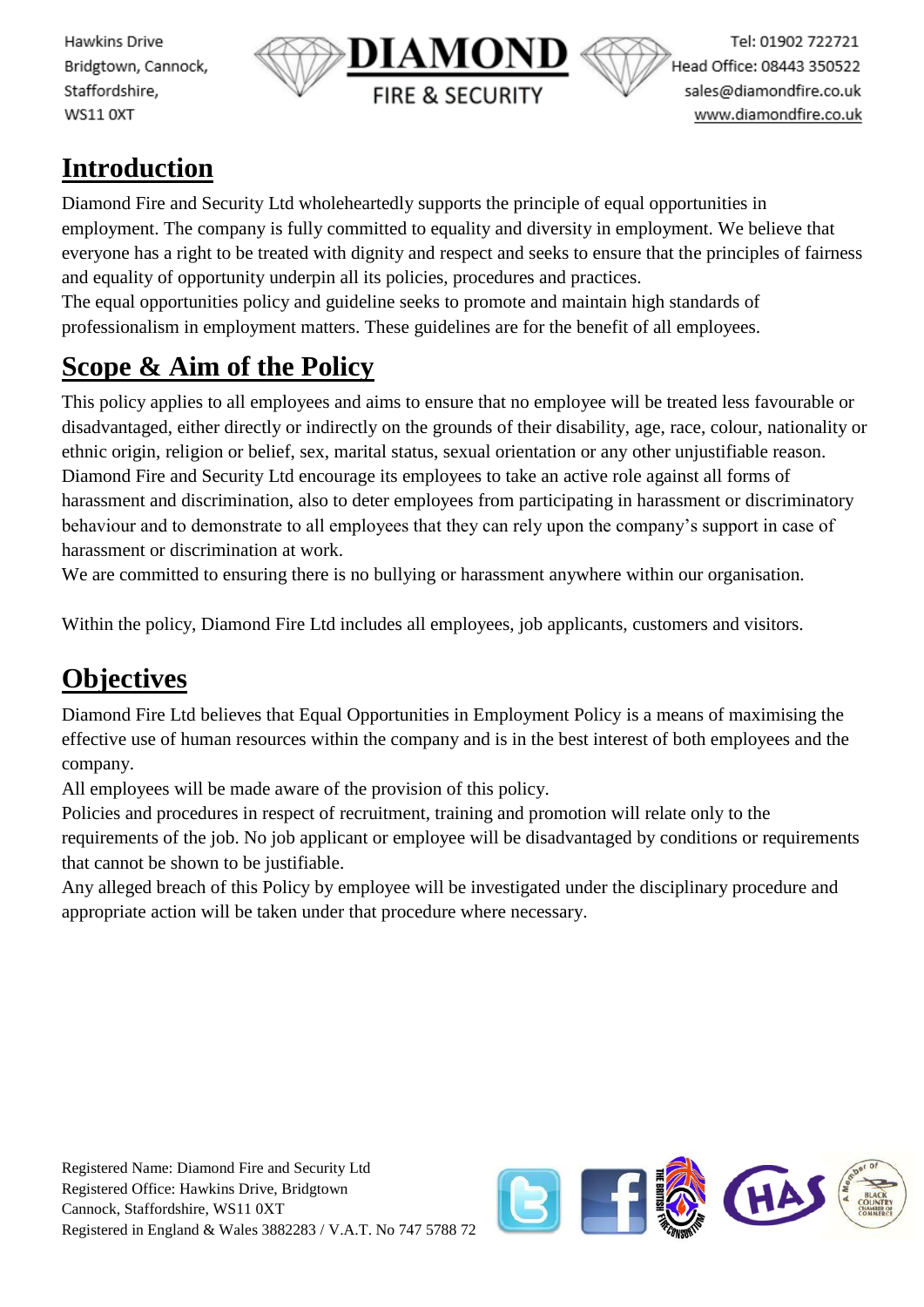

Tel: 01902 722721 Head Office: 08443 350522 sales@diamondfire.co.uk www.diamondfire.co.uk

#### **Recruitment & Selection**

Directors and managers must ensure that all employees who are responsible for recruiting and appointing new and existing employees are made fully aware of the requirements of Diamond Fire and Security Ltd.'s Equal Opportunities policy and they follow the policies, procedures and guidance on recruitment and selection. The requirements of the policy must also be included in the induction programme for new employees (as part of the staff handbook). Selection must be made on a fair and unbiased basis and in accordance with this policy.

Application for employment will be given clear and accurate information about the post through advertisement and during interviews.

All interviews will be thorough, conducted on an objective basis and will deal only with the applicant's suitability for the job and ability to fulfil the requirements of the job.

Unsuccessful candidates will be offered the opportunity to receive feedback on their

applications/interviews. The offer of feedback must be made in the letter informing candidates that they have been unsuccessful.

If candidates seek information about recruitment and selection policies and procedures, this information must also be made available upon request.

### **Advertising**

All applicants will be informed that Diamond Fire and Security Ltd operates an Equal Opportunities Policy. The following statement is to be included in advertisements:

"Diamond Fire and Security Ltd strives for equality of opportunity in all its employment practices, policies and procedures, this means that al, its applicants and employees are treated fairly, irrespective of race, age, gender, marital status, sexual orientation, religion or disability."

Information about vacancies will be prominently displayed and circulated widely and promptly to employees so as not to disadvantage any potential applicants.

## **Training**

All employees involved in recruitment and selection will receive training in the application of the Equal Opportunities Policy. It is the responsibility of the HR department that all appropriate staff under-take Recruitment and Selection Training.

General training opportunities, which are available within Diamond Fire and Security Ltd, must be available to employees on a equal basis. Selection for training must be non-discriminatory and managers and supervisors should take care to give equal encouragement to all staff. Training should be based on the identification of individual training and development needs. As a minimum, the requirements of the policy must be included in the induction programme for all new employees.

Managers / supervisors will meet with employees on an individual basis at least twice per year to discuss their career prospects and training needs.

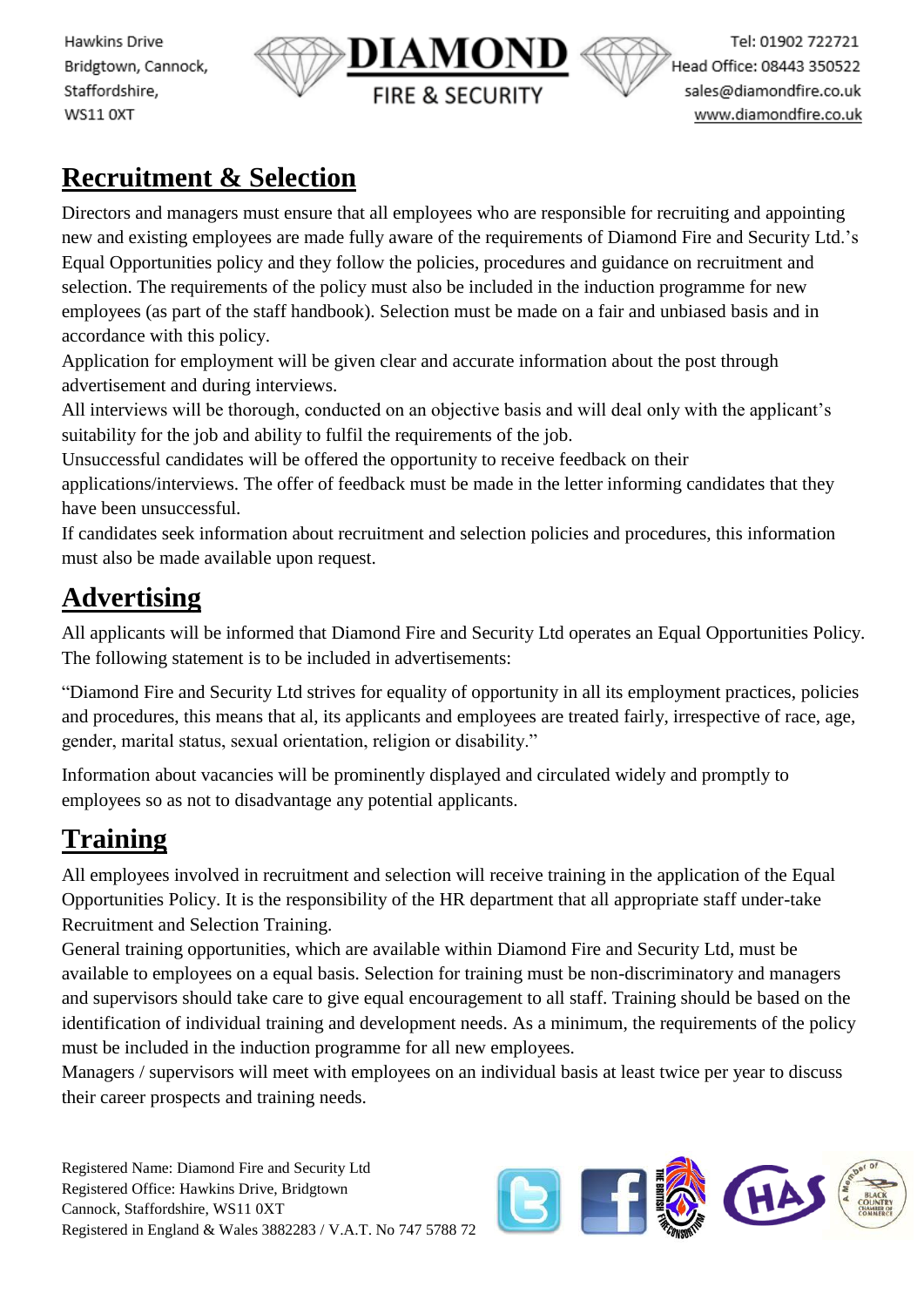

#### **Complaints**

All Equal Opportunity complaints will be dealt with under the appropriate procedure. No employee who makes an Equal Opportunities complaint o who provides information in relation to a complaint will be victimised for their action.

Victimisation is unlawful under the Race Relations Act 1976( and 2000 Amendment), the Sex Discrimination Acts 1975 and 1986, the Disability Discrimination Act 1995, the Race Relations (Amendment) Act 2000, the EU Employment Directive 2000 and the Employment Equality Regulations 2003.

We also follow the Commission for Racial Equality's Code of Practice for Employment (as approved by the Parliament in 1983) and the Equal Pay Act 1970, the Sex Discrimination (Gender Reassignment) Regulations 1999 and The Employment Equality (age ) Regulations 2006

These acts and regulations protect the interest of those affected by unlawful discrimination and give them the right of complaints

## **Publicising the Policy**

All employees of Diamond Fire and Security Ltd must be informed of the Policy and Guidelines. Induction procedures for new employees must include information about the policy (as part of the Staff Handbook).

# **Monitoring & Review**

Diamond Fire and Security Ltd will monitor the effectives of the Equal Opportunities policy and review all personnel policies and procedures to ensure that they continue to meet equal opportunity and other legislative requirements.

The monitoring information and statistics will also be used to develop models of bet practice in employment. Positive action and other initiatives will be considered in order to create a more inclusive workforce.

#### **Communication with employees**

To further and promote equal opportunities within the company appropriate employee groups will form time to time receive information and advice arising from the monitoring reports. The aim will be to raise the awareness of all employees, potential employees and visitors regarding Diamond Fire and Security Ltd.'s commitment to equal opportunities and the employment, promotion, training and career development of all employees.